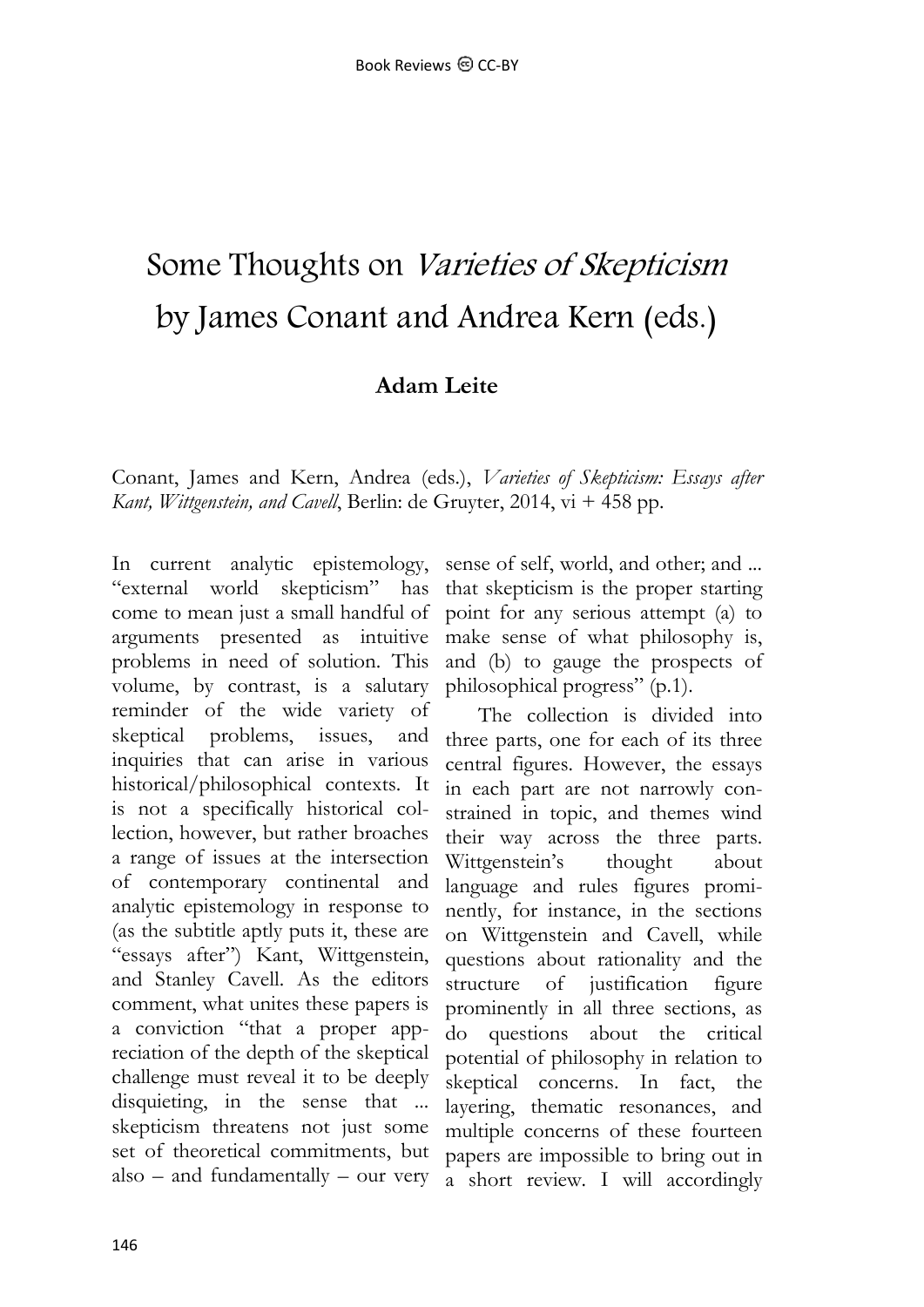briefly summarize the content of the finitude is not fundamentally a papers and then offer extended limitation pertaining to the possibility comments on two papers that I found particularly worthy engagement.

The first section, essays "After Kant", is concerned most significantly with the possibility of knowledge of the external world. In the only deeply historical essay in the section, Paul Franks explores three ways in which post-Kantian philosophers such as Jacobi and Maimon saw Kant not only as having failed to offer an adequate response to skepticism, but also as having opened the door to new forms of skeptical concern. The remaining essays in the section address, in various ways, the structure of empirical justification and the nature of empirical knowledge. Michael Williams explores a problem arising in Wilfrid Sellars' attempt to find a way between foundationalism and coherentism: on Sellars' view, the subject of a perceptual belief must know that her belief-forming mechanism is reliable, but this knowledge must itself ultimately be based on perceptual knowledge. Williams suggests that Sellars can perhaps have everything he wants if we accept that epistemic justification has a default-and-challenge structure. Andrea Kern, by contrast, suggests that justification bottoms out in perceptual claims about the world, claims whose positive justificatory status arises from the way in which their content arises from the very experiences that give rise to them of the possibility of meaning or (101-102); Kern thus argues that our understanding as such. The ultimate

of error (as the skeptic thinks), but of rather a condition of the possibility of our thoughts having the empirical content that they have. In "Skepticism, Stroud, and the Contextuality of Knowledge", Hilary Putnam offers a detailed critical reading of Stroud's (1984 chapter 2) in order to bring out the strength of a contextualist view of epistemic language. Finally, Sebastian Rödl offers an intriguing account, to which I will return, of our ability to rule out all possibility of error with regard to our beliefs about the world.

The second section, "After Wittgenstein", concerns – with one significant exception – issues related to rule-following and interpretation. Albrecht Wellmer explores the place of interpretation in our understanding of the meanings of others' words, and he evaluates the prospects for a radical hermeneutic skepticism "concerning the possibility of mutual trust and sincerity among human beings" – "the possibility of undistorted communication" (210). In "Interpretation: Everyday and Philosophical", Martin Stone charts a delightful course through our actual use of the notion of *interpretation* in a wide variety of ordinary contexts to bring out the important question of whether there is distortion involved in philosophical claims that purport to find interpretation at the heart of every linguistic exchange as the condition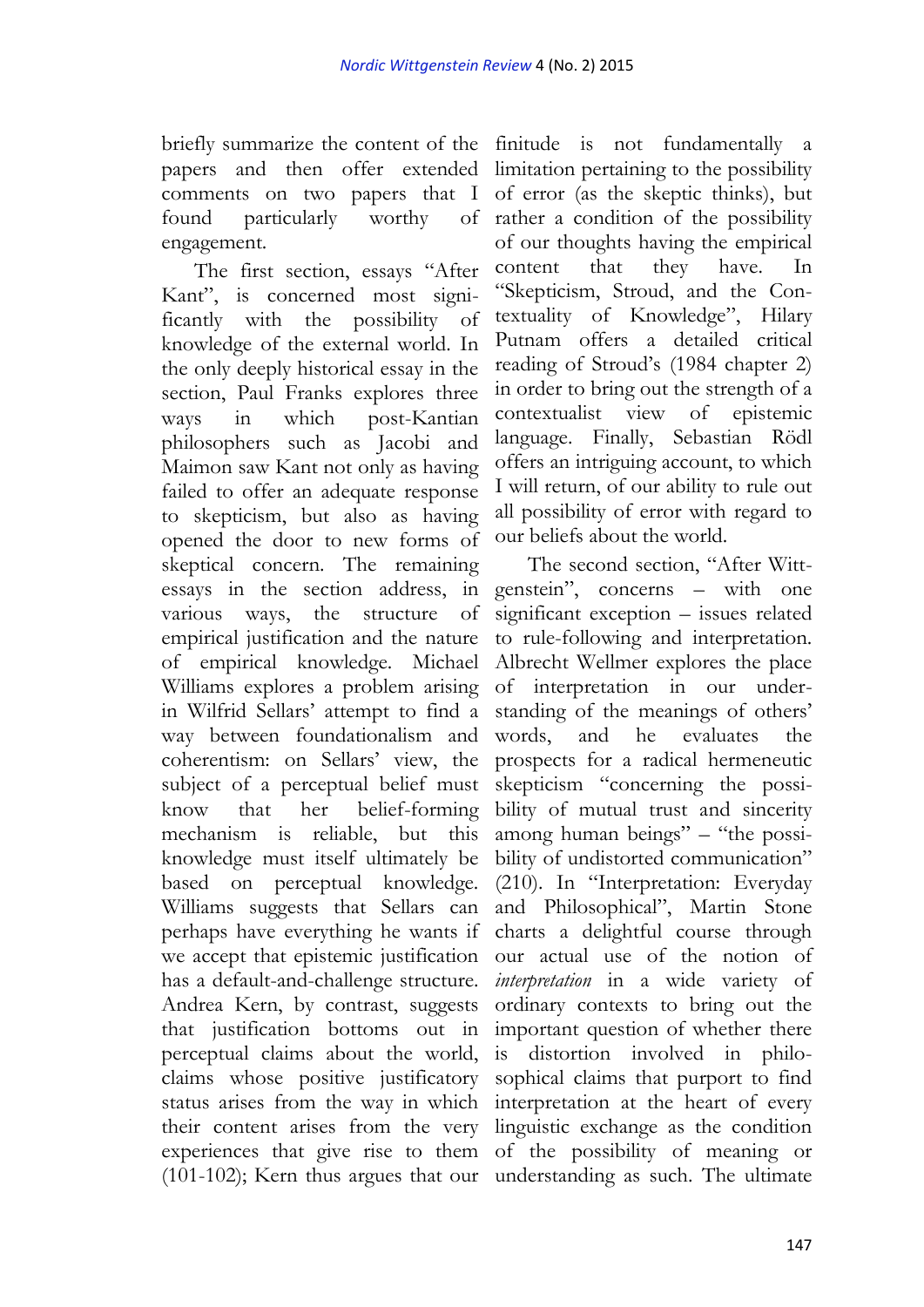question here is whether the meaning Language" criticism of skepticism. of some things must be available without interpretation "if interpretation is to be possible at all" (215). Jason Bridges' "Rule-Following Skepticism, Properly So Called", concerns similar themes, offering an important reading of Kripke's (1982) skeptical argument about meaning on which certain questions about *justification* take center stage. Cora Diamond's paper, "The Hardness of the Soft: Wittgenstein's Early Thought About Skepticism", by contrast, returns us to themes concerning external world skepticism: Wittgenstein's relation in his early Notebooks to Russell's approach to external world skepticism and to related issues of philosophical method.

The third section, "After Cavell", focuses upon the significance of our relations to others for the possibility of mutual linguistic intelligibility and indeed for contentful thought. The papers by Stephen Mulhall and Steven G. Affeldt comprise an illuminating discussion of the place of rules in Cavell's conception of (Wittgenstein's thought about) language. Christoph Menke reads *Hamlet* as tracing out a route to skepticism, highlighting the way in which the "attitude of reflective spectatorship" figures in Hamlet's epistemic and practical paralysis. Arata Hamawaki's essay, "Cavell, Skepticism, and the Idea of Philosophical Criticism", returns us to external world skepticism by detailing Cavell's complex accounting of the prospects for an "Ordinary is, that one would have the same

Here too consideration of Cavell's thinking about language takes center stage. Finally, Simon Glendinning's "Cavell and other Animals" leaves us with a tempting question: Cavell regards shared criteria (governing the application of our concepts of inner states) as fundamental to our understanding of others, but where does this leave the surprising degree to which there can be something like mutual psychological attunement and understanding between humans and non-human animals?

I turn now to more detailed consideration of two of the papers, both of which raise questions about what it would take to get external world skepticism going and what would constitute a satisfactory response.

In his striking paper "Finite Knowledge", Sebastian Rödl considers a skeptical argument that runs:

1. "One knows something if and only if one is in a position to give sufficient grounds for it, that is, grounds that rule out that one is mistaken" (123).

2. "No matter what one's grounds are, there is a possible circumstance such that, if it obtained, one's grounds would not rule out that one is mistaken" (123).

Conclusion: "It is impossible to know anything" (123).

Rödl's response is to deny the second premise. He claims that it incorrectly supposes that grounds for knowledge are "asituational" – that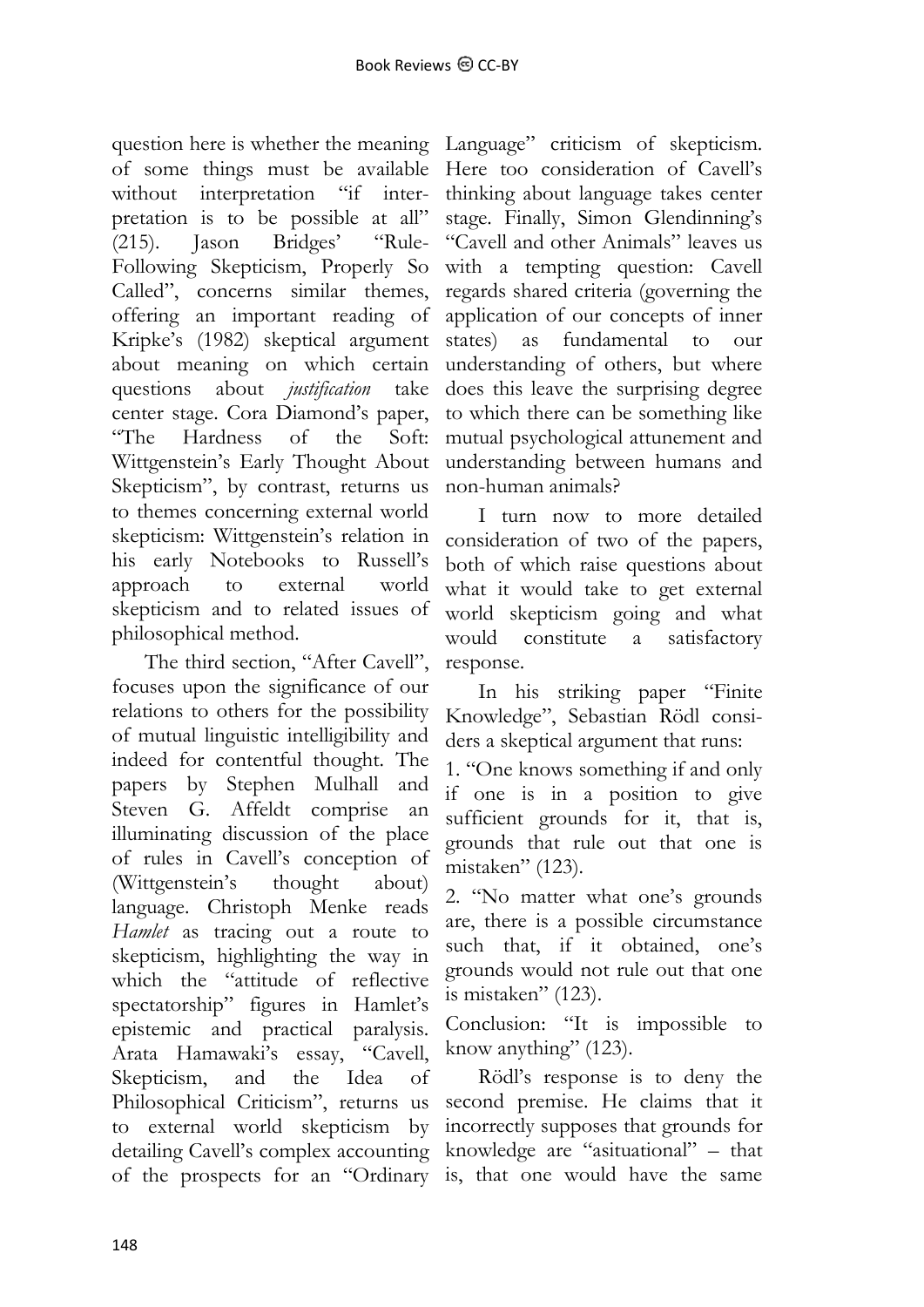grounds in both good cases and exceptionless truths about what unfortunate ones  $(138-9)$ . proposes as an alternative that one knows such things as the color of however, I fail to see how a view one's house (even while one is away at the office for the day) by knowing general "sublunary" laws which are not merely reports of statistical frequencies, but rather laws characterizing how things go in general. For instance, one's grounds might be that one's house was offwhite when one left, that in general people do not paint other people's houses unless hired or requested to do so, and that one did not hire or request anyone to paint one's house. What about the possibility that some prankster has, unbeknownst to one, painted one's house purple? If there is some reason to suspect such an occurrence, then one needs some additional grounds ruling it out. But in the absence of such reasons for doubt, this possibility is already ruled out by the "sublunary" law itself; one doesn't need any further, specific reasons for thinking that the law holds good in this case (133). In the good case, then, one's grounds are sufficient to rule out that one is mistaken: one knows a particular fact in this sort of case by drawing on knowledge of a general truth.

The basic outlines of Rödl's proposal are extremely appealing. It does seem that in the usual sort of circumstances I can rule out such possibilities of error as that the goldfinch might just be stuffed, or that the zoo might have disguised some mules to look like zebras, by

He happens, what people do, and how the world works. At the same time, with this general structure entails denial of the skeptic's second premise. Regardless of whether there is no painting prankster or whether one spends her day happily painting my house, my grounds while at the office seem to be exactly the same: my house was off-white when I left, I have not hired or requested anyone to paint it, and in general people do not paint other people's houses unless hired or requested to do so. Those are all truths that I know in both the good case and the bad case. In the good case they suffice for knowledge; in the bad case they don't. Either way, my grounds themselves are the same; what is different is whether they would be adequate for knowledge.

knowing some general but not *these* circumstances, rule out that one Let's consider, then, what might be wrong with this particular skeptical argument. It seems to me that both premises are true. Its flaw is that they do not entail the conclusion. All one needs in order to block the conclusion is this thought: what is required in order for one's grounds to rule out that one is mistaken *depends upon the circumstances* (Austin 1979). Suppose that this thought is true. Then even if (as premise two asserts) there is a possible circumstance such that, if it obtained, these very same grounds would not rule out that one is mistaken, it still would be possible that one's grounds here and now, in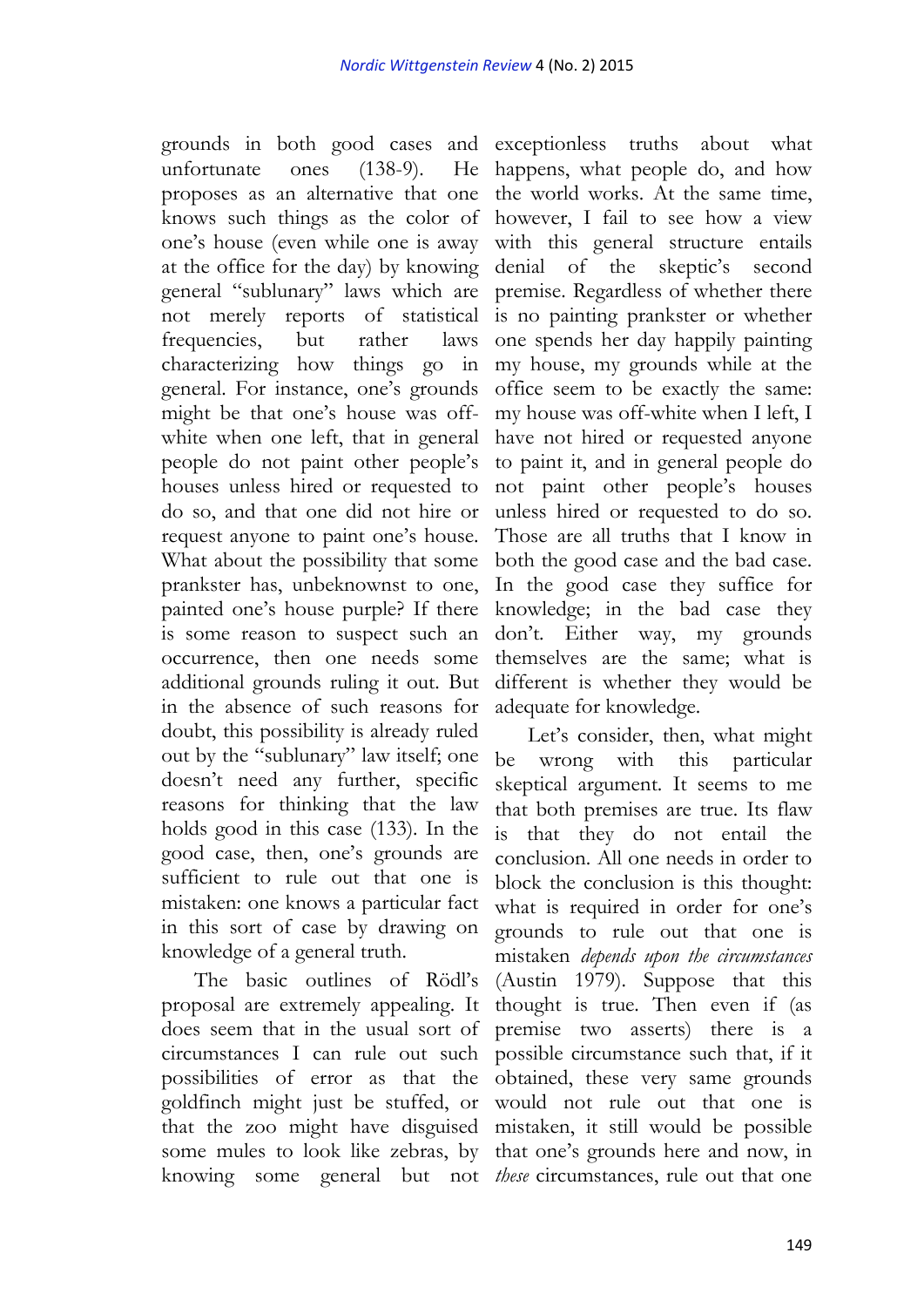is mistaken. It is true that one would not know in those other, unfortunate circumstances in which one's grounds don't rule out that one is mistaken, but this would leave wide open that in these rather different circumstances one's grounds would be perfectly sufficient for knowledge.

There are various ways of incorporating a thought along these lines into a developed epistemological theory. But here an important methodological choice-point arises. Notice that we don't *need* any particular epistemological theorizing in order to refute this skeptical argument. All that is needed – insofar as this skeptical argument aims to arise out of our ordinary epistemic commitments and practices – is to show that the thought highlighted in the preceding paragraph is supported by perfectly unexceptionable examples. Then we can grant that the skeptic's premises are both correct without any fear that we are thereby committed to a skeptical conclusion.

I have just staked a claim about how we might satisfactorily deal with certain sorts of skeptical arguments. A fundamental and difficult question arises here concerning the relation, in all its dimensions, between the motivations and aspirations of skeptical thought and the commitments of ordinary life. Arata Hamawaki's paper, "Cavell, Skepticism, and the Idea of Philosophical Criticism", offers an exemplary charting of these issues as they figure in Cavell's response to Cartesian-style external world skepticism. Hamawaki offers an

extended comparison between Cavell's treatment of skepticism and Kant's treatment of "transcendental illusion" in metaphysics, suggesting that Cavell's response, much like Kant's, offers a new way of conceiving of objectivity, rationality, and the conditions of contentful thought. On the way to this conclusion, however, Hamawaki focuses upon the details of Cavell's engagement with J. L. Austin's "Ordinary Language" criticisms of skepticism. Here I remain quite unsure that the heart of the issue has been reached.

Austin (1979) famously objected that standard skeptical arguments use words such as "know" in ways that do not accord with our ordinary procedures of inquiry and epistemic assessment. As Hamawaki recounts, Cavell is dissatisfied with this point. Since the skeptic is, like us, a master of our ordinary epistemic practices and terms of epistemic appraisal, this divergence won't strike the skeptic as news; the crucial questions are why the skeptic's inquiry diverges in just the ways it does, what motivations the skeptic has for these divergences, and whether this is an intelligible projection of our ordinary epistemic concepts into a new and distinctive setting. Hamawaki suggests that to vindicate the skeptic on this score, Cavell makes crucial use of the concept of a "generic object": when the skeptical epistemologist investigates whether s/he really knows that there is a tomato here, this isn't an ordinary investigation concerning, e.g., whether the object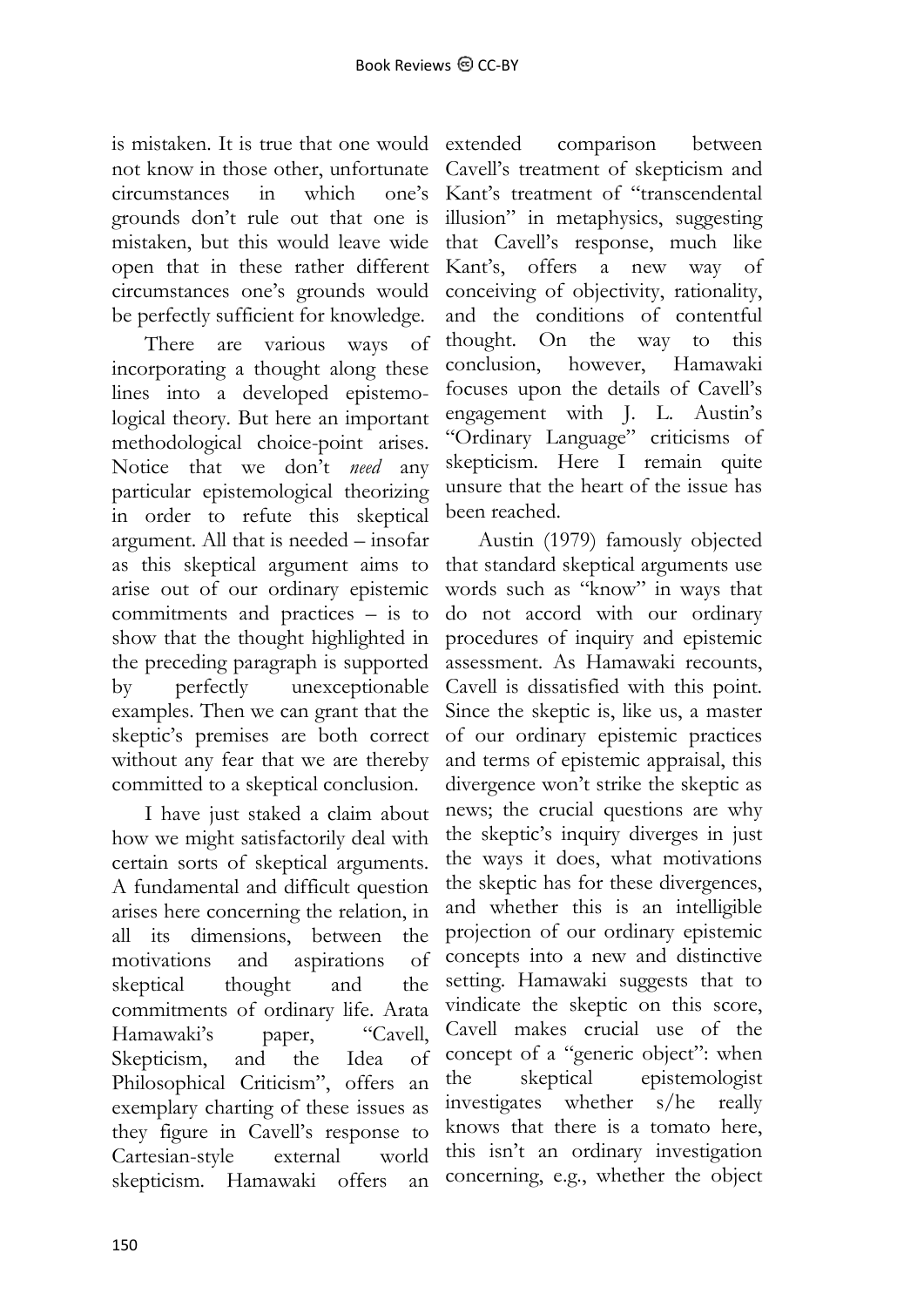has been properly identified; rather, the tomato is being treated as a stand-in, a representative, for materiality as such, and the question has become whether and how one knows that there is an external thing (of whatever sort) here at all. Once *that* question has been posed, the suggestion that one might be, e.g., merely dreaming becomes, Hamawaki suggests, both pressing but also impossible to refute. "[I]f a problem about knowing the generic object has presented itself, then it is not unreasonable to ask how we know the object, without having a special reason for raising the question in the particular circumstances. In particular, the possibility that one is now dreaming – remote as that possibility is – would constitute a fully legitimate challenge to a question regarding a generic object" (402). The suggestion is thus that it is precisely a question about knowing the existence of an object, conceived of as a "generic object", that motivates the skeptic's divergence from our ordinary procedures of epistemic assessment.

In the end Cavell questions whether there is really a knowledge claim here to be challenged, and this is where, on Hamawaki's account, issues about objectivity, rationality, and the conditions of contentful thought come into play. I wonder, however, whether we need to go that far into philosophical theorizing in order to come to terms with this form of skepticism, and also whether Hamawaki's Cavell has managed to

identify the crucial, decisive moment in the skeptical inquiry.

We are ordinarily entitled to make use of other things we know about the world when evaluating a given knowledge claim. The crucial first step in the skeptical argumentation has to be something that prevents us from doing that (Leite 2010). However, focusing upon knowledge of the existence of a "generic object" – which is what supposedly pulls us away from our ordinary epistemic practices – doesn't actually have this effect. Suppose that at the beginning of the inquiry the Cartesian philosopher has in fact managed to make a knowledge claim, "I know that there is a tomato here", where the claim is being understood as one about knowledge of an object conceived generically. The claim is, in effect, "I know that there is a bit of external materiality here before me now." And suppose, too, that this quite properly invites the suggestion, "But mightn't I just be dreaming?" Notice that the emphasis upon knowledge of the existence of a "generic object" doesn't by itself put all of the rest of one's knowledge of the world out of play. So one can, for all our focus upon knowledge of the existence of a bit of materiality here before me now, reply just as Austin suggested: by pointing out all of the ways in which one's current experience is nothing like a dream (Austin 1964). And if it is suggested that perhaps one is having a dream which is entirely indistinguishable from waking experience, one can point out that such things don't